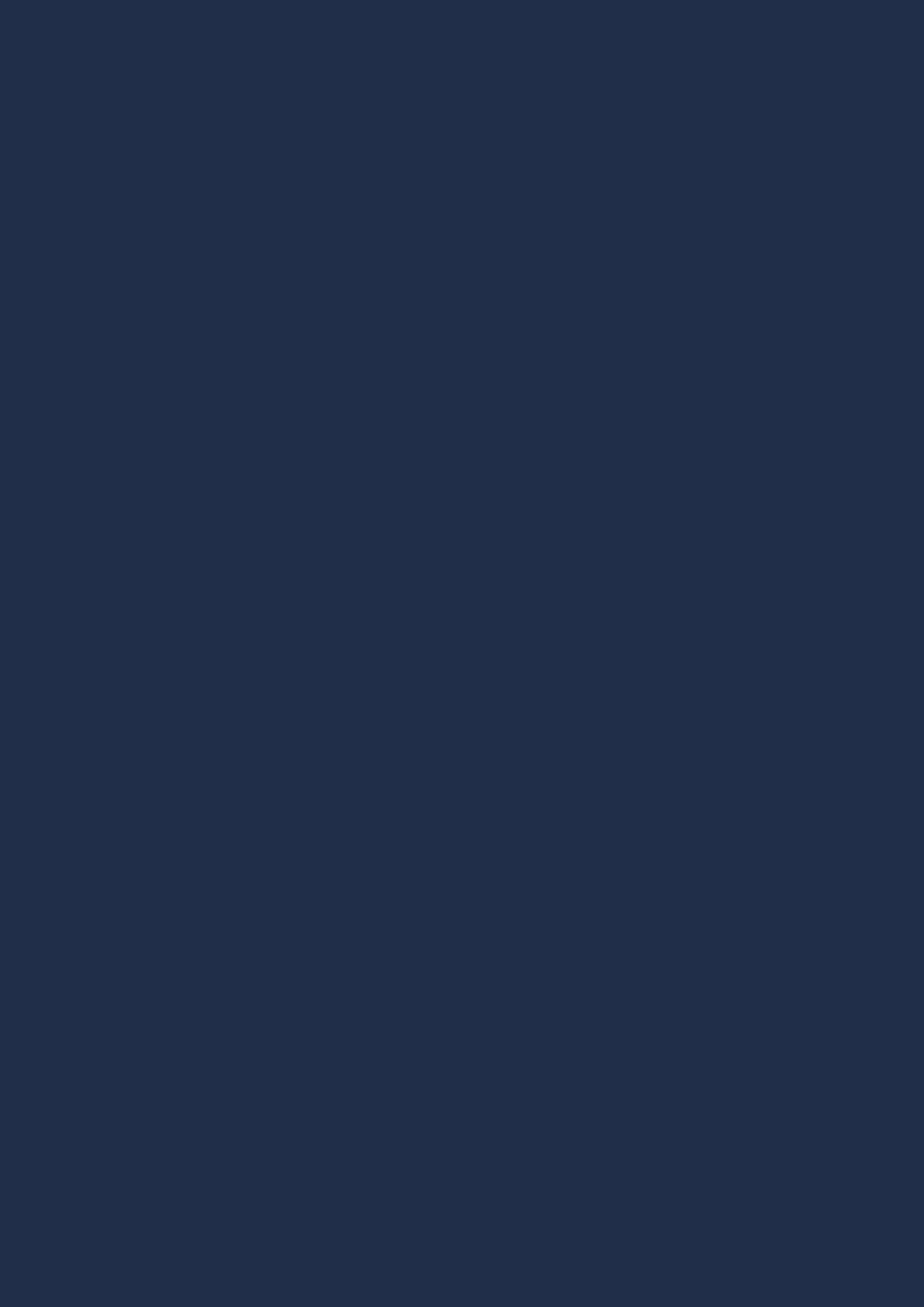# GROUP'S STRATEGIC PROFILE

#### PURPOSE (WHY THE CET GROUP EXISTS)

To make Christian disciples who transform lives and communities in New Zealand  $\mathcal{L}_{\mathcal{A}}$ and beyond

#### VISION (WHAT THE CET GROUP ASPIRES TO BE)

To be Christian, servant leaders in the education sector

#### MISSION (HOW THE CET GROUP WILL ACHIEVE PURPOSE AND VISION)

■ To provide biblically-based, Christ-centred education for students of all ages

#### GROUP'S CENTRES OF EXCELLENCE

- At the forefront of best-practice learning from a biblically-based, Christ-centred perspective
- Inspirational environment (spiritual, physical, social) which nurtures a balanced education for living life to the full

#### GROUP'S POINTS OF DIFFERENCE

- People across the group are committed, passionate Christians called to, and professional in, their roles
- **Employer of choice focused on developing staff to their full potential**
- Proven track-record in discerning growth opportunities aligning with God's will and provision П

#### GROUP'S VALUES

- **Love and loyalty to God**
- $\Box$  Love and care for others
- Absolute truth of Scripture
- Faith and prayer **T**
- **Honesty and integrity**
- Service and humility
- **Wisdom and responsibility**
- **Peace and forgiveness**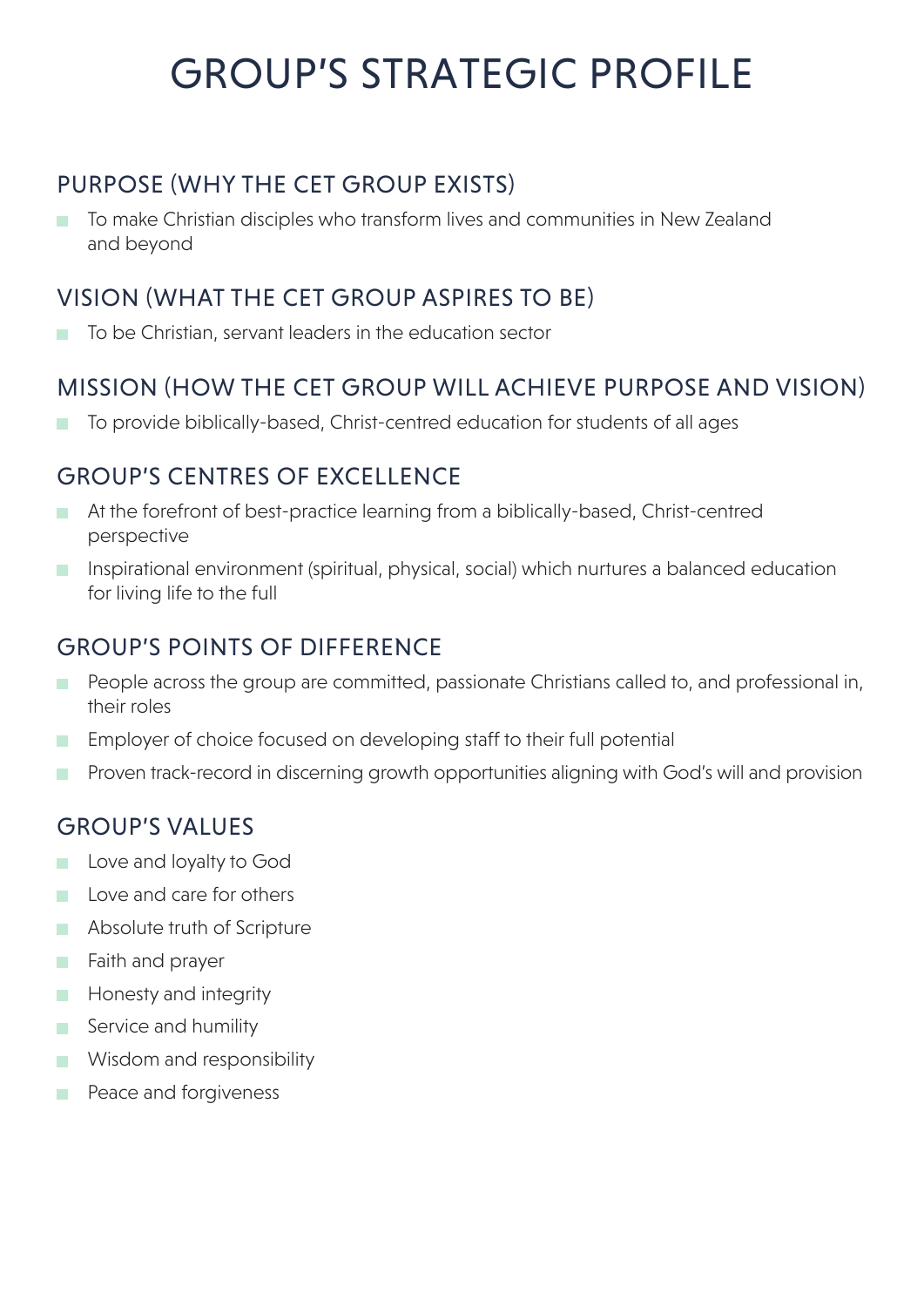# STRATEGY AND GOVERNANCE MAP

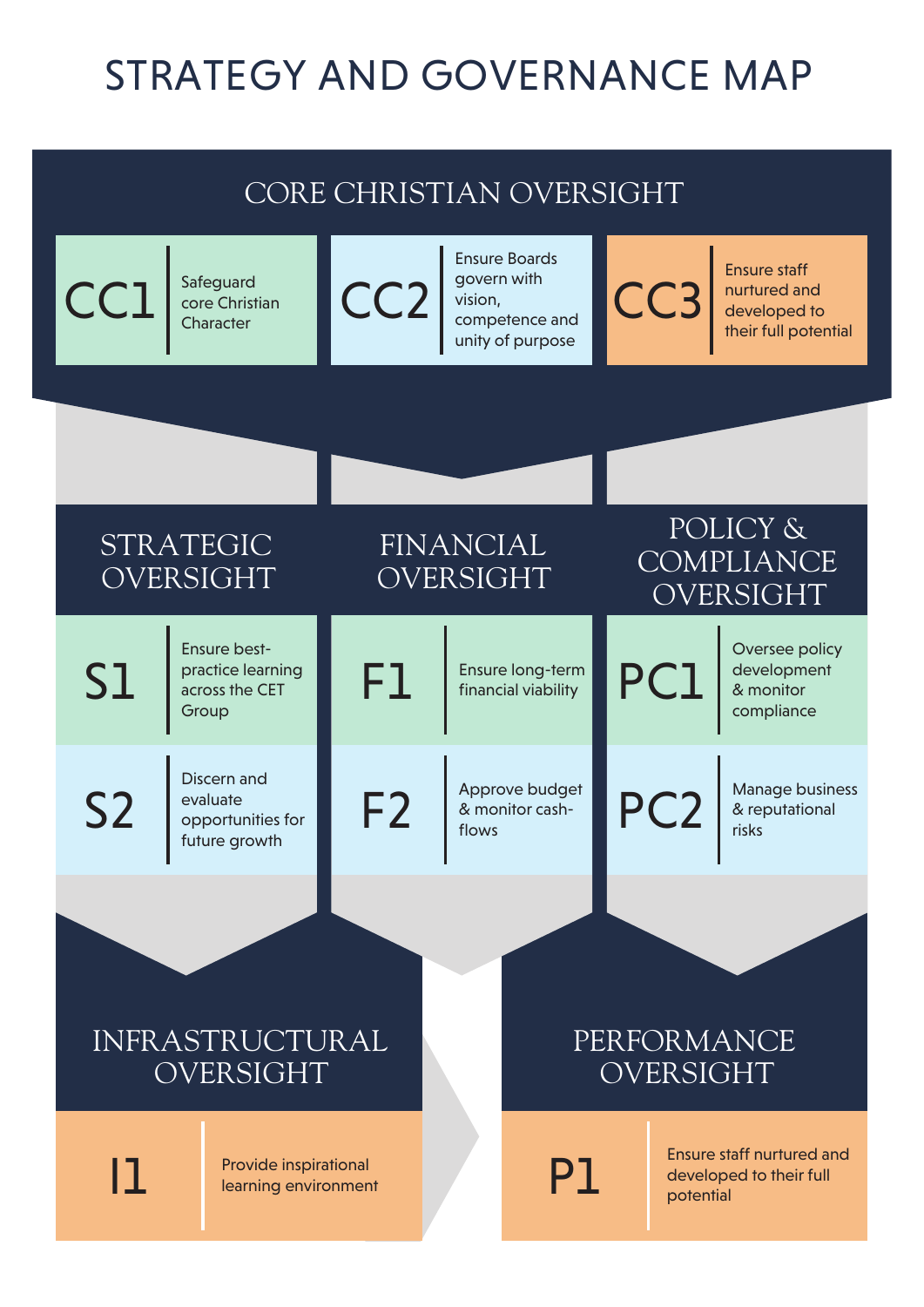# CHRISTIAN OVERSIGHT

*Guard the good deposit that was entrusted to you—guard it with the help of the Holy Spirit who lives in us (2 Timothy 1:14) (NIV)*

| Safeguard<br>core Christian<br>Character | <b>Ensure Boards</b><br>govern with<br>vision,<br>competence and<br>unity of purpose | <b>Ensure staff</b><br>nurtured and<br>developed to<br>their full potential |
|------------------------------------------|--------------------------------------------------------------------------------------|-----------------------------------------------------------------------------|
|                                          |                                                                                      |                                                                             |

### CURRENT SITUATION

- Founding core Christian philosophy given as a vision by God for Bethlehem Campus
- Statement of Belief provides a doctrinal framework for our Christian philosophy
- Core Values clearly documented
- Five year auditing of Entities against Core Christian Character
- Diverse skill set and good governance skills on the Christian Education Trust matched to the Board skills matrix
- All CET and subsidiary Board appointees are Christians with a passion for our purpose and have a calling to the Campus
- CET Board member representation on all subsidiary **Boards**
- Emeritus Trustees who hold the vision and continue to have input
- Large team of passionate and servant-hearted staff across all Entities
- Well-established reputation in the Bay of Plenty as a quality provider of education
- Production of a CET and BCL Governance and Induction Manual
- Production of Staff Manual
- All Governance and Operational Policies have been reviewed and new Policies written

### INITIATIVES

### CC1

- Communicate Strategic Profile, Foundational and Visionary documents through CET Staff Worship
- Develop a Communications Plan including positive PR in the Entities (monthly publication –newsletter/Facebook, bottom up, sideways and top down communications streams)
- Three year cycle of auditing Entities against core Christian Character
- Special Character report in CET and Entity Board Agendas

### CC<sub>2</sub>

- Ensure all group member's strategic documents align to the CET Strategic Profile
- Ensure subsidiary Boards have comprehensive Governance and Induction Manuals that align to the CET
- Undertake regular CET Board evaluations
- Undertake thorough induction for new Trustees and ensure refresher inductions are completed at the midpoint of the second three-year term
- Ensure CET Governance Manuals are up-to-date, relevant and strategically aligned
- Ensure succession planning for all positions from Governance to line staff is thorough
- Trustees undertake Christian professional development
- Ensure subsidiaries undertake regular Board evaluations
- Undertake thorough induction for new Directors
- Ensure that each Director has an opportunity to develop their governing skills through professional development and contribution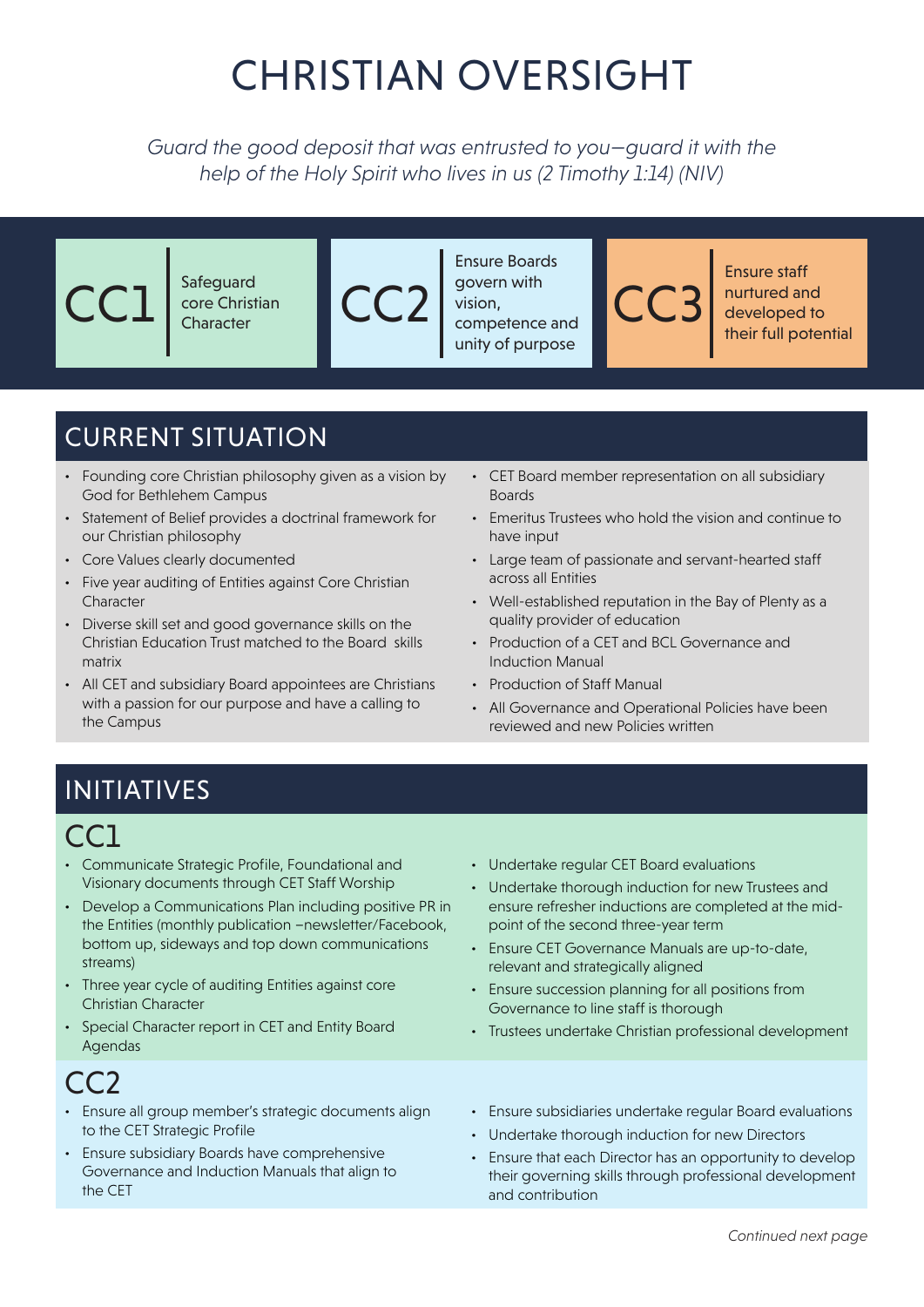### INITIATIVES

### CC3

- Guide the CET Services divisions with current Health and Safety Policies and practices that meet legislative requirements
- Develop CET Services HR plan encouraging a culture shift to becoming an employer of choice in the Bay of **Plenty**
- Ensuring succession planning and future leadership opportunities are developed
- CET Chair ensures strategic intent for CET services is being outworked by the General Manager
- Ensure CET services HR plan aligns with being an employer of choice and provides professional development and mentoring for all staff
- Develops manaakitanga–a culture of care across the group

- Core Christian Character and Values permeates all CET group Entities
- Clarity and unity of purpose across CET group
- An effective governance culture characterised by servant leaders and faithful stewards of God's grace
- All Boards competent and well-balanced (diversity of skills, experience, gender, ethnicity, age etc) with a clear alignment to the skills matrix for each Board
- People across the group are committed, passionate Christians called to, and professional in their roles
- CET employer of choice focused on developing carefully chosen staff to their full potential
- Continuing professional development given to most staff employed throughout the group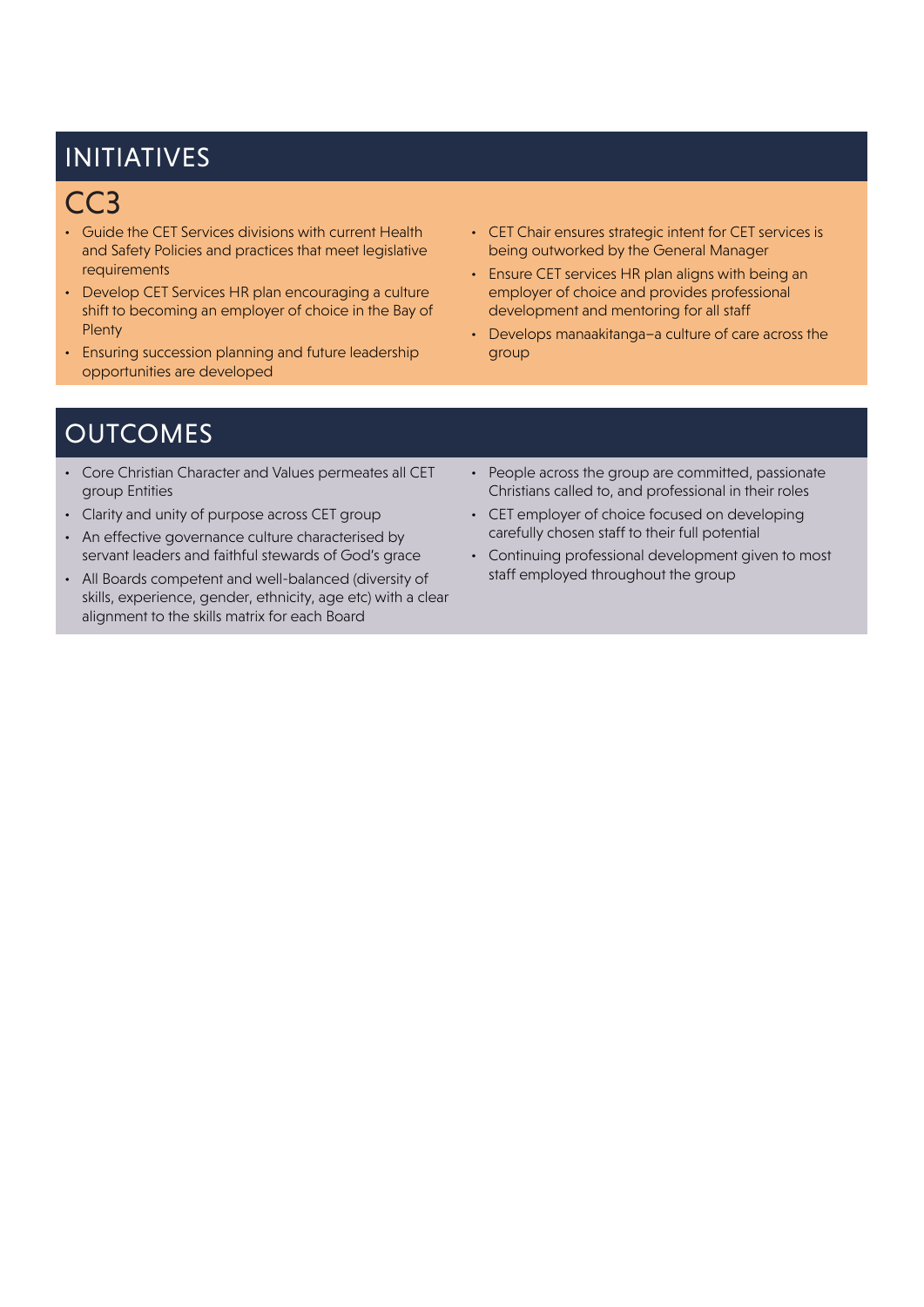## STRATEGIC OVERSIGHT

*"For I know the plans I have for you," declares the LORD, "plans to prosper you and not to harm you, plans to give you hope and a future. (Jeremiah 29:11) (NIV)*

S1 Ensure best practice learning across the CET **Group** S2 Discern and evaluate opportunities for future growth

### CURRENT SITUATION

- Well-established reputation in the Bay of Plenty as a quality provider of education from preschool through to tertiary
- CET group is the principle player in the NZ Christian education sector
- Have enduring foundational documents that provided clear direction and intent for CET's first 25 years….. transitioning into next era
- Developed a CET Strategic Direction and Intent document but not deployed it systematically
- Recent review process has identified two centres of excellence and three points of difference that provides strong strategic focus
- A 'strategic filter' being trialled that aligns potential opportunities for growth to our strategic focus

### INITIATIVES

- Strengthen the research projects within BTI to see Christian Education highlighted
- Determine strategic development priorities
- Develop an organisational marketing strategy
- Align group services plan and resourcing to reflect the future
- Partner with compatible organisations to facilitate development in New Zealand and overseas
- Monitor increasing secularisation of New Zealand society and changing demographics due to immigration
- Monitor increased local competition from international Christian Education providers
- Franchise model established internationally including training of teachers in those countries where we have schools –particularly in the Pacific

- At the forefront of best-practice learning from a biblically-based, Christ-centred perspective
- A planning framework across the CET group that is unified and interconnected
- Modularised education platform across all ages and stages (cradle to grave)
- Proven track record in discerning growth opportunities aligning with God's will and provision
- Optimal growth strategies that reinforce our strategic focus and build sustainability in achieving our Vision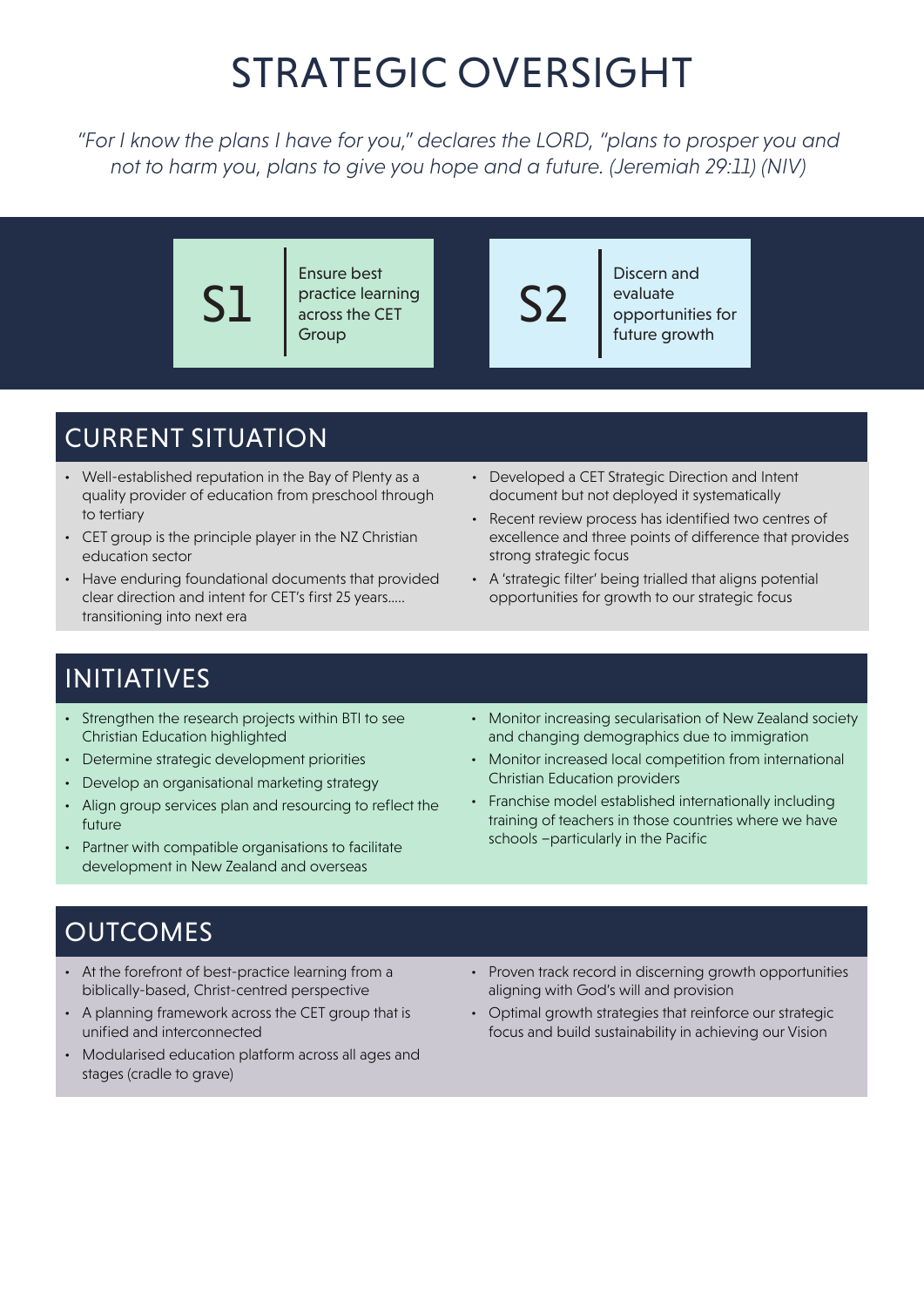# FINANCIAL OVERSIGHT

*Trust in the LORD with all your heart and lean not on your own understanding;in all your ways submit to him, and he will make your paths straight (Proverbs 3:5-6) (NIV)*



### CURRENT SITUATION

- Strong financial and asset position
- All group Entities are registered charities that meet their annual reporting obligations and comply with generally accepted accounting practice (GAAP) and XRB standards
- Strong external audit practices in place across the CET group
- Strong internal procedures for accountability and efficient use of resources
- Finance Policies govern the group's finance process
- Robust annual budgeting
- Monthly financial reporting

### INITIATIVES

- Monitor impact of rising debt in a weakening global financial climate
- Constantly monitor changes in government funding policies
- Ensure new initiatives only incur debt for a maximum duration of 15 years
- New major projects require external grants/donations of an amount similar to the land value
- Debt levels to not go higher than 20% of the registered valuation of land & buildings
- Debt reductions are prioritised over diversification
- Establish strategy for diversification of the group's revenue streams whilst remaining focused on our Purpose ( includes extending the reach of our Purpose, Vision and Mission)
- Maintain and enhance strong monthly reporting and accountability
- Monitor and improve finance policies and delegations
- Improve or eliminate poor performing operations

- Good-stewardship recognised as necessary element for sustainability of our Mission, Vision & Purpose
- Debt fully repaid
- A highly efficient organisation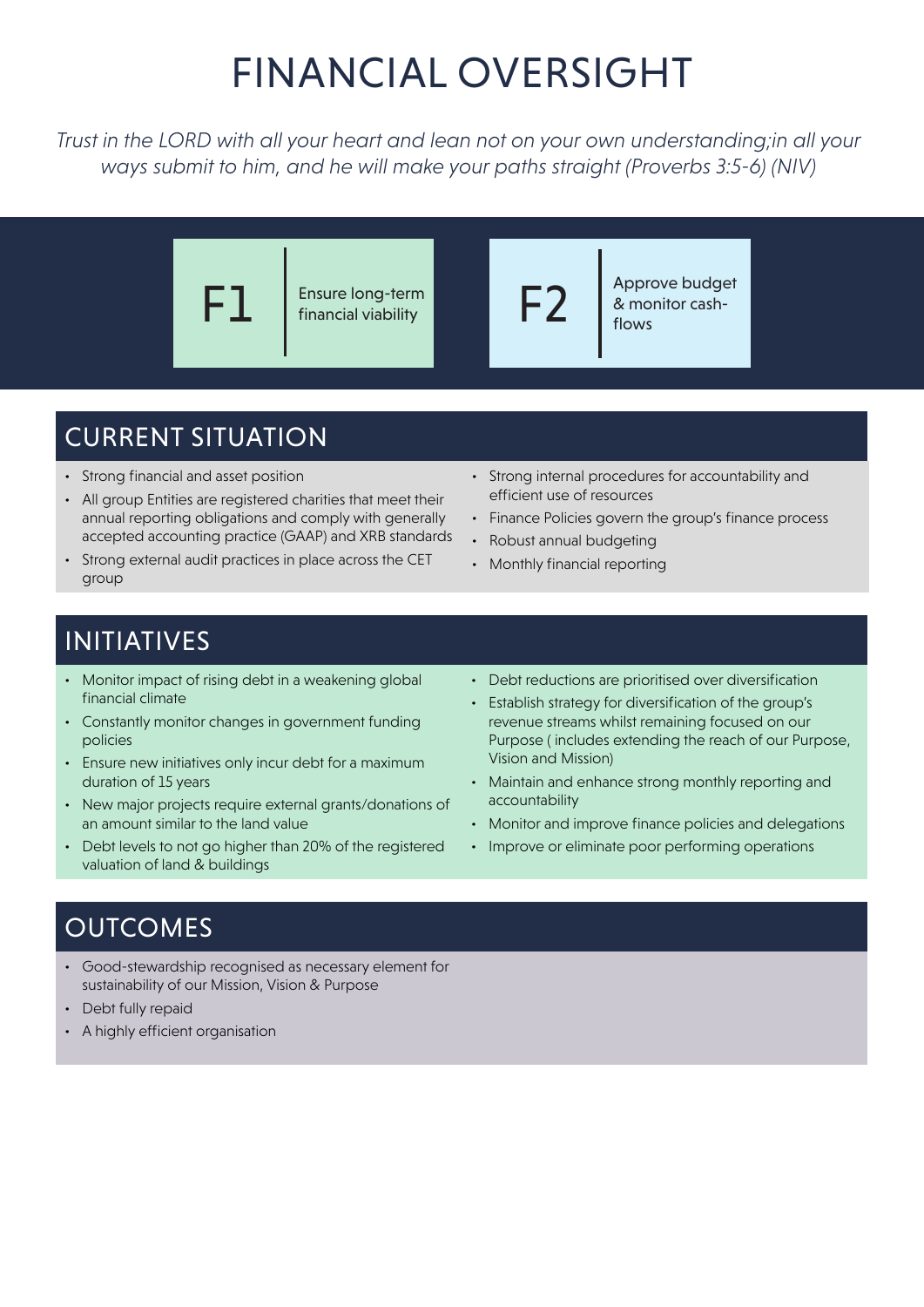# POLICY AND COMPLIANCE OVERSIGHT

*Do not be anxious about anything, but in every situation, by prayer and petition, with thanksgiving, present your requests to God. (Philippians 4:6) (NIV)*

> PC<sup>-</sup> Oversee policy development and monitor compliance PC2 Manage business and reputational risks

### CURRENT SITUATION

- CET policy and procedure framework has been reviewed
- Strong uptake of Health and Safety legislation and the changes required to managing self and others
- Potential dysfunctionality between subsidiary and parent Boards
- CET has comprehensive insurance and indemnities cover in place across the group?

### INITIATIVES

### PC1

- Monitor implementation of Governance Policies across the group to ensure that strategic objectives are supported by the Policies
- Regular review of Policies in line with legislative changes as a minimum

#### PC2

- Ensure the CET has a comprehensive plan for managing business and reputational risks
- Ensure each subsidiary has a formal approach to identification and management of key business and reputational risks
- Monitor operational policy compliance through the General Manager
- Ensure Trustees are familiar with Governance and Operational Policies –each agenda should have an allocation of Policies to read and discuss
- Ensure there is a Crisis Management Plan in place for managing catastrophic risks such as disaster recovery plan from fire, earthquake, terrorist attack on Campus
- Ensure there is a Crisis Management Plan in place for managing major incidents such as the death of students and/or staff on or off campus

- Cohesive governance through succinct and clearly articulated suite of policies (the CET to itself, to subsidiary boards and to management)
- Long term business sustainability through clear governance focus on key political, economic, social, technological, environmental and legal risks
- Trustees will know Governance and Operational Policies and operate within Policy Guidelines, therefore reducing procedural errors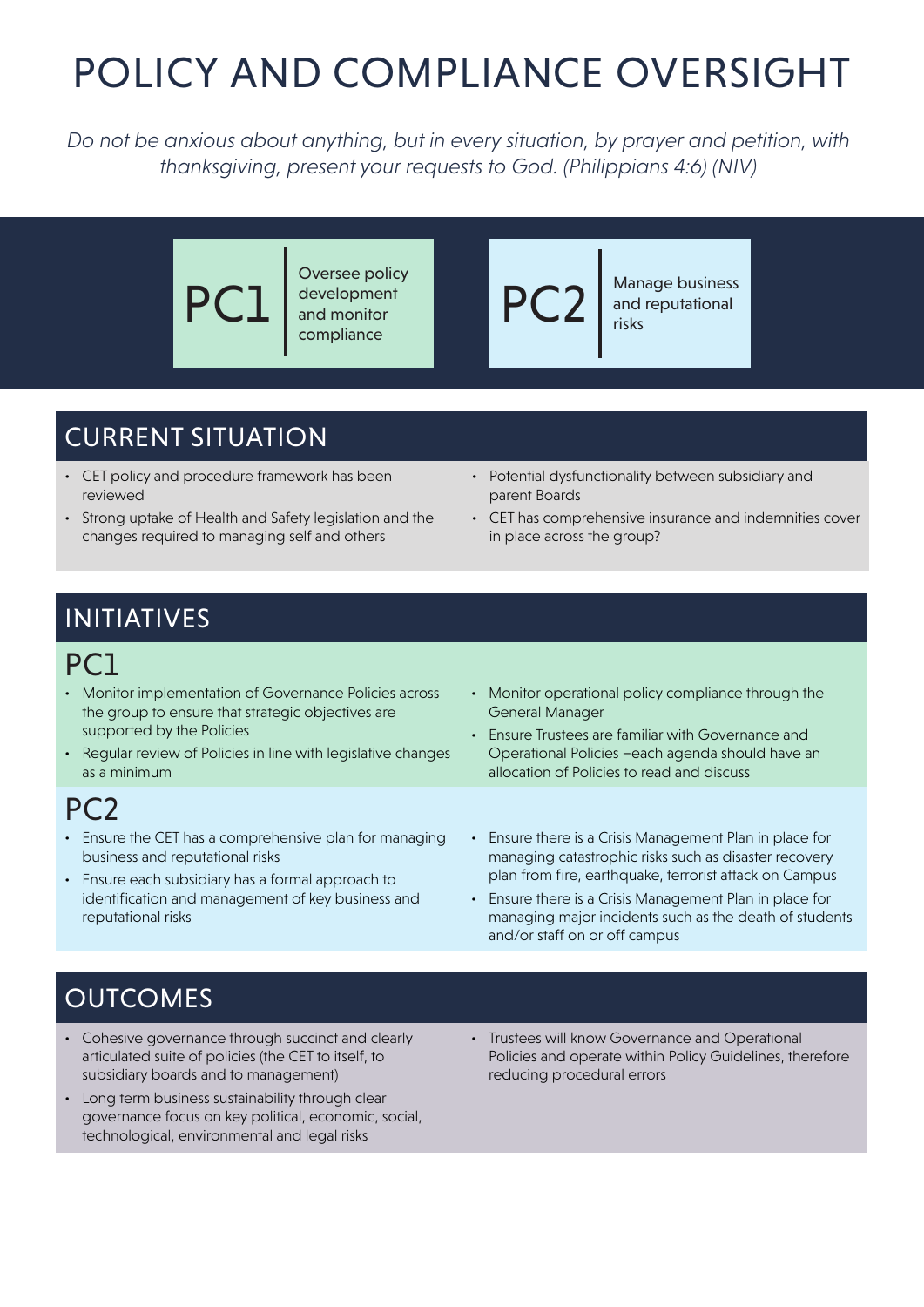# INFRASTRUCTURAL OVERSIGHT

The LORD watches over you - the LORD is your shade at your right hand; The LORD will *keep you from all harm - he will watch over your life; (Psalm 121: 5 and 7) (NIV)*

I1

Provide inspirational learning environment

### CURRENT SITUATION

- Bethlehem Campus offers an inspirational learning environment at all levels (early years, College – Junior and Senior Schools, Tertiary)
- Annual Service Agreements in place for Property, re-negotiated annually with each Entity
- Property Maintenance annual programme of works developed each year for the following year
- Safely Health and Safety and Maintenance software programme package being introduced
- Block A being remodelled and refurbished to provide suitable environment for changing pedagogy, with Block B to follow
- Temporary classrooms purchased as accommodation whilst classrooms are refurbished
- No strategic plan in place for updating existing buildings to meet current and future expectations/pedagogy
- IT infrastructure in place to support BYOD (Year 9 up from 2019), SNUP upgrade carried out
- Bethlehem Campus Masterplan in place updated as and when requirements change
- Bethlehem Campus suitable for use as blue-print from which to develop future campuses

### INITIATIVES

- Initiate measures that track how 'inspirational' campus environments actually are, in order to identify areas for improvement, and what is being done well
- Maintain and improve Health & Safety focus throughout CET facilities
- Re-instate 10 year Property Maintenance Planning Programme for all CET facilities
- Determine capital expenditure priorities for the next five and ten years.
- Annual/biannual review of Safely and Campus security
- Identify opportunities for further automation of systems throughout CET Entities
- Instigate programme to upgrade all facilities to meet/ surpass current expectations/standards, allowing significant budget for works
- Review Project Planning Process
- Instigate Campus-wide/CET-wide meetings to keep abreast of upcoming/future IT and building requirements
- Regular review of Bethlehem Campus Master Plan to ensure that vision can be outworked
- Involvement with CET/MOE discussions for future school facility requirements
- Leverage of educational experience to partner with others in JVs

- All CET campuses and facilities to provide an inspirational environment (spiritual, physical, social) which nurtures a holistic education for living life to the full
- Leader in Health and Safety
- Proven good stewardship of the facilities with which the CET has been blessed, with structured maintenance programme in place for all CET facilities
- Strategic plan for Bethlehem Campus buildings to be upgraded to meet and exceed current and projected standards, and changing pedagogies
- Facilities future proofed for developing IT requirements
- Bethlehem Campus Master Plan is current, aligned with CET vision (e.g. 2000 BC Students?)
- Super Kindy (with BTI research facility)
- On-site accommodation to support requirements of **Entities**
- CET offices/conference/café/family centres
- New campuses developed in BOP and beyond -targets in place for continued growth
- Outdoor Christian Facility/other opportunities identified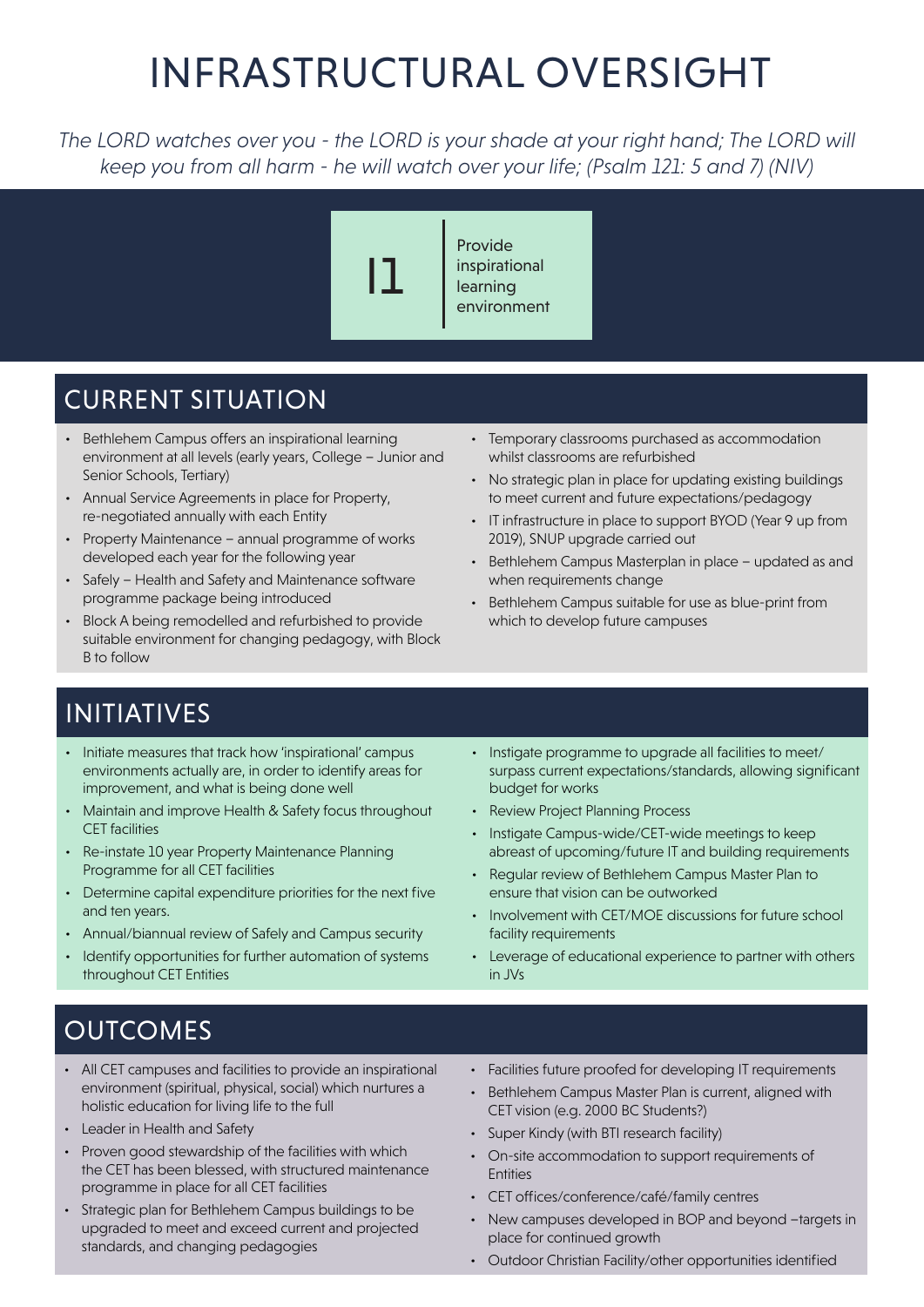## PERFORMANCE OVERSIGHT

*Whatever you do, work at it with all your heart, as working for the Lord, not for human masters. (Colossians 3:23) (NIV)*

# P1

Ensure staff are nurtured and developed to their full potential

### CURRENT SITUATION

- Special Character audits carried out by CET of each Entity
- Level of achievement reported by statutory monitoring agency (e.g. ERO, TEC evaluations)
- CET Trustee representation on Entity Boards (minimum 2, including Chair preferred)
- Established Board reporting protocols at Entity and CET level
- Monthly Financial Reporting
- CET Annual Report published at group level
- Celebratory dinners with each Entity Board/Manager at least annually
- Bench marking against other education providers
- Performance recognised holistically, beyond just academic success or financial return

### INITIATIVES

- Appoint CET General Manager to outwork initiatives and report to CET Trustees
- Develop a 'balanced scorecard' type approach to the business for the Entities and the CET across all 'oversight perspectives'.
	- 1. Initiate regular/scheduled Special Character audits
	- 2. Financial results measured against agreed budgets/targets
	- 3. CET Entities considered as leading employers surveys and staff turnover targets
	- 4. Reputation –locally and nationally –surveys/feedback
	- 5. Growth –against targets
	- 6. H & S, policy compliance targets
- Entity Boards to provide feedback to CET on Board composition, strengths/weaknesses and PD undertaken
- Establishment of Alumni with appointment of Development Coordinator, to reconnect with Alumni and establish relationships
- Provide CET Scholarships/awards for outstanding achievement in all sectors

- Absolute confidence in ongoing protection of our Christian Special Character
- Clear, transparent reporting of each Entity's performance measured holistically, allowing CET's overall progress to be monitored
- Balancing of performance and conformance reporting, enabling Boards to remain focused on strategic and core governance matters
- A sustainable future, allowing the CET to grow and lead in the provision of Christian Education in New Zealand and beyond
- Continuously enhancing reputation of students and educational providers
- Recognition of CET and Entity's Health & Safety record
- Recognition of CET and Entities as employers of choice
- Reconnection with Alumni, obtaining an understanding of their faith, vocational and life pathways, allowing the measurement of success of CET's purpose of making Christian disciples who transform lives and communities in New Zealand and beyond